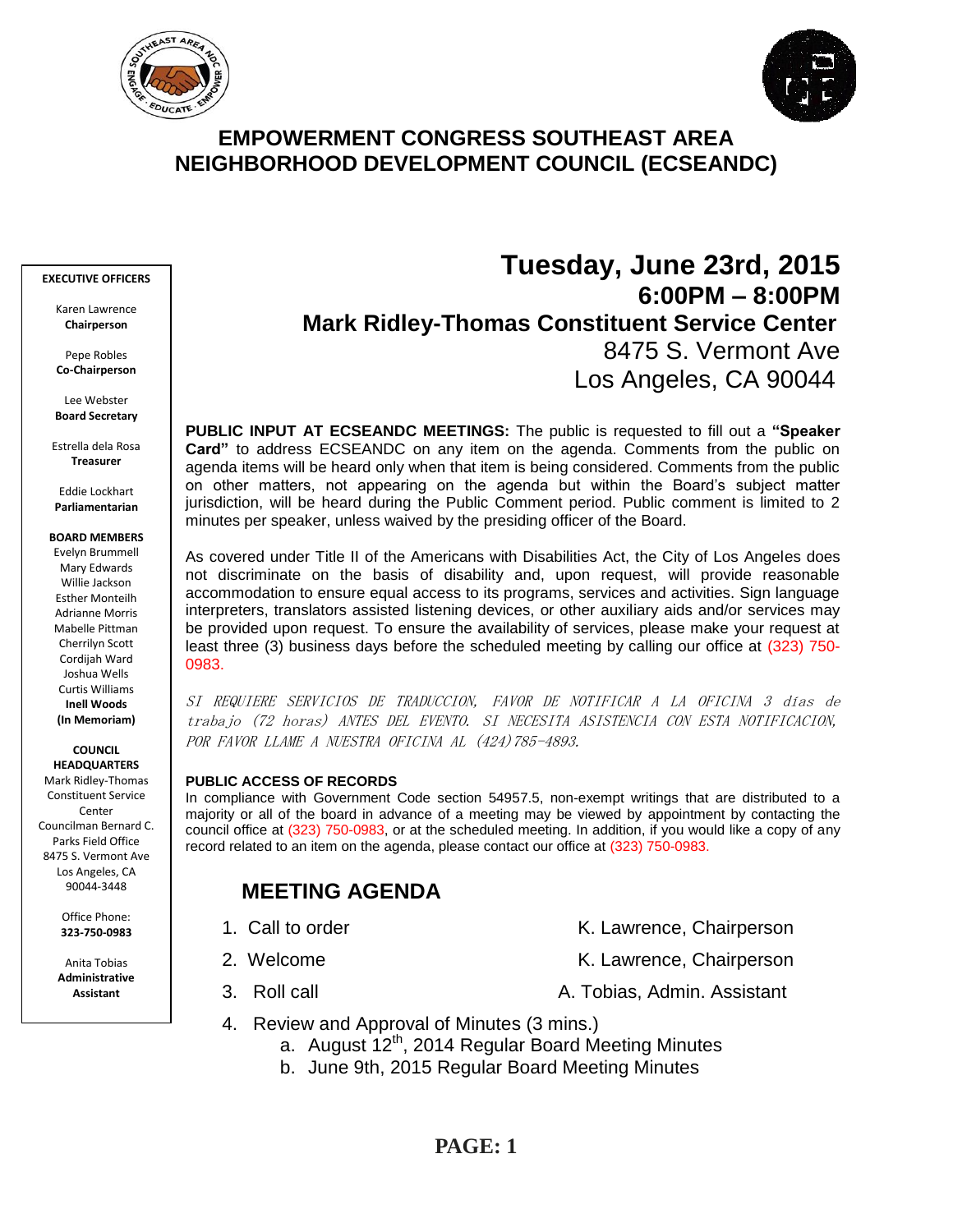- 5. Public Comments (2 min. per speaker)
- 6. Elected Officials and City Department Reports (5 min. each)
	- a. Senior Lead Officers
	- b. Council Districts 8, 9, 15
		- Certificate of Appreciation for:
			- o Loma White Senior Field Deputy, CD9
			- o Berny Motto Southeast Area Field Deputy, CD8
	- c. Department of Neighborhood Empowerment.
		- **Budget Day: ECSEANDC Budget Reps: Ms. dela Rosa and Mr. Lockhart** Sat., June  $27^{th}$ , 2015 @ 7:30am - 12:30pm 200 N. Spring St.,Los Angeles In the City Council Room For more Info go to: [www.NCBAla.com](http://www.ncbala.com/)
		- **Taneda Larios** Neighborhood Empowerment Analyst Leaving office as of 6/12/2015
- 7. New Business (40mins)
	- a. Discussion and Board Motion regarding Ratification of South Los Angeles Alliance of Neighborhood Councils' (SLAANC) "Articles of Alliance".
	- b. Discussion and Board Motion for SLAANC Appointments:
		- **Official Delegate**
		- **Primary Alternate**
		- **Secondary Alternate**
	- c. Discussion and Board Motion regarding Advertising (ADV) Purchases (**NTE \$4,900**):
		- c1. **Promotional Grocery Tote ( #44583 – Amsterdam)**
			- $\bullet$  500 Bags x \$1.32 (S&H) = \$914.79
		- c2. **Litewell Key Chains (#43859 – Amsterdam)**  $-525$  Key Chains x  $$1.54$  (S&H) =  $$892.37$
		- c3. **Civic Stylus Pen (#44815 – Amsterdam)**
			- 630 Pens x .59 (S&H) =\$409.27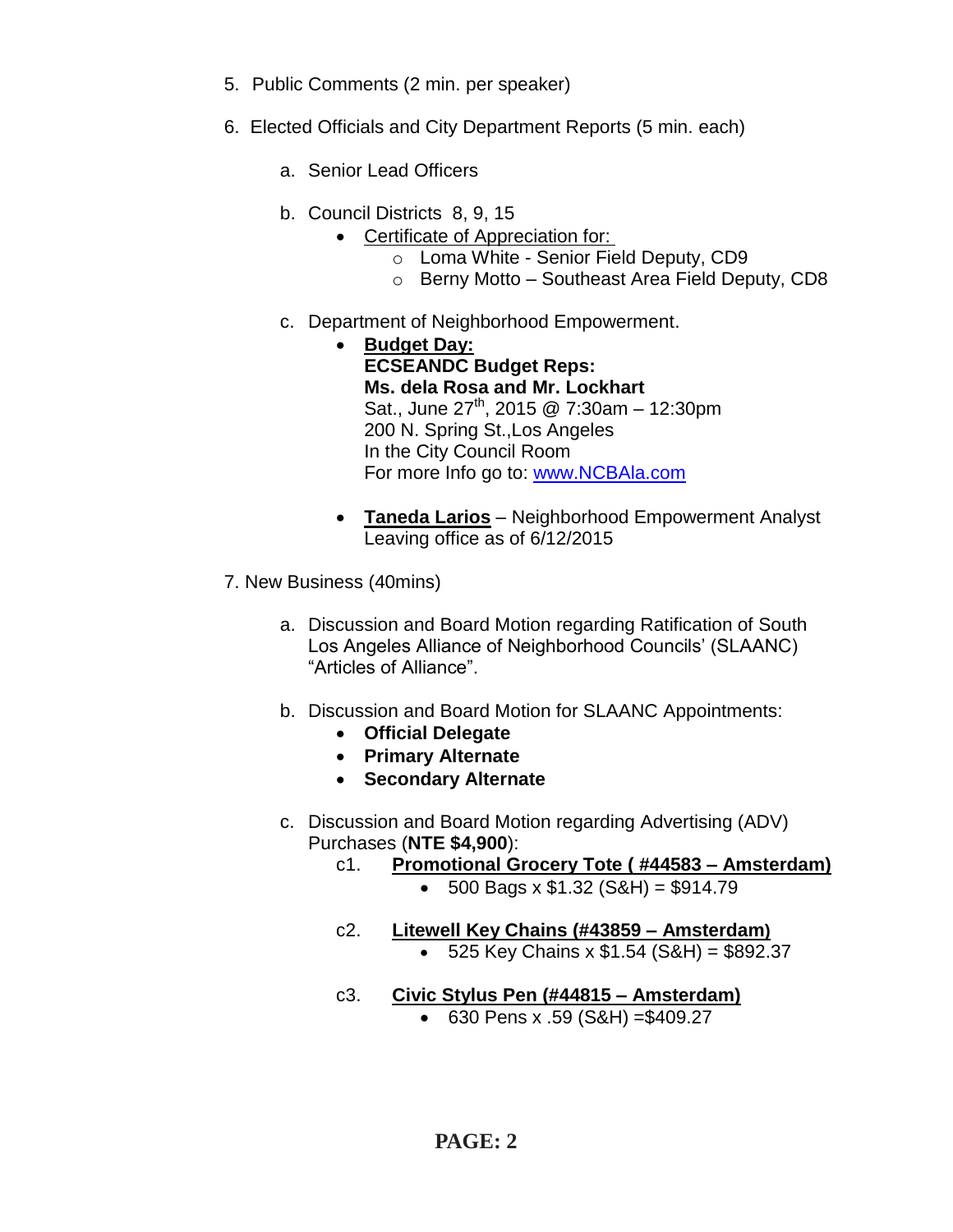### c4. **Pop-Up Tent (Item#: 8921 – 4imprint)**

- \$654.90 x One (1) Tent
- 10 x 10 w/ Logo on all Sides

# c5. **Weights (for Pop-Up Tent - Home Depot)**

 $\bullet$  \$8 each x 4 = \$34.88 (Tax Included)

### c6. **Vibrant Lunch Cooler (Item#: 123326 – 4imprint)**

 150 Coolers x \$2.69 each = \$488.99 (Includes Taxes, Set-Up & S&H)

# c7. **Portable Power Bank (Item#: 128421 – 4imprint)**

 $\bullet$  100 Portable Power Banks x \$6.99 = \$762.38 (includes Taxes, Set-Up & S&H)

### c8. **Flip Calculator (Item#: 18044S – 4imprint)**

 $\bullet$  50 Calculators x  $$2.95 = $197.47$  (Includes Taxes, Set-Up & S&H)

### c9. **Attune Messenger Bag (Item#: 106229-S – 4imprint)**

 $\bullet$  50 Bags x \$6.99 = \$430.02 (Includes Taxes, Set-Up & S&H)

# d. Discussion and Board Motion regarding WEBSITE Designer:

- The Web Corner, Inc Rob Adams
- Total =  $$2.162.00$ 
	- o \$2,000.00 Website Design & Set-Up
	- o \$12.00 Domain Name Registered [www.ecseandc.org](http://www.ecseandc.org/)
	- o \$150.00 Monthly Service Charge
- e. Discussion and Board Motion regarding Monetary Contribution to Neighborhood Council Budget Advocates. (NTE \$500.00)

# f. Discussion and Board Motion regarding 2015-2016 Budget **due by July 1, 2015**:

- e1. Strategic Plan
- e2. Budget
- e3. Outreach
- e4. Board Vote Form
- e5. Self-Assessment Form
- g. Discussion and Board Motion to use Fire Department Community Room for Board Meetings.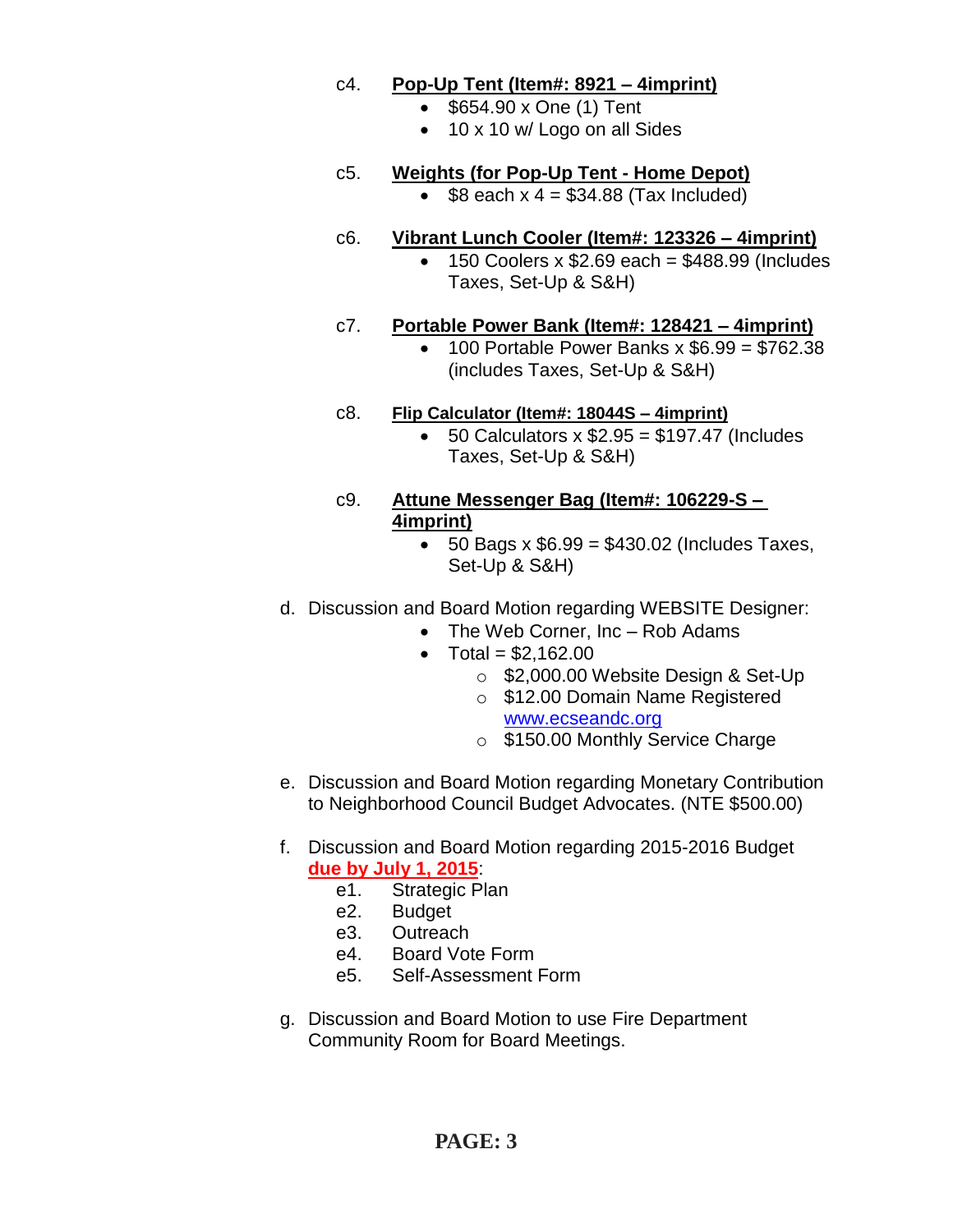- 8. Unfinished Business (5 min. per item)
	- a. Review, Discussion and Board Motion regarding BUDGET ADJUSTMENTS for the following Line Items (2014-2015 FY):
		- a1. MIS, POS, WEB, OFF, TAC and CIP
		- a2. ADV, GRT, EVE, MEE and EDU
	- b. Review and Debrief for the **Board Retreat (Karen Lawrence - Chairperson, EDU \$1000)**:

Ad-hoc Committee Members: K. Lawrence – Chairperson, M. Edward, C. Scott, and M. Pittman Saturday, May 23<sup>rd</sup>, 2015, 11am-4pm Holiday Inn Torrance – 19800 S. Vermont Ave., Torrance, CA. 90502

- c. Update regarding Board Removal Letters for Adrianne Morris and Cordijah Ward. **(Ms. Webster and Ms. Tobias)**
- d. Update, Discussion and Possible Board Motion regarding Robo-Calling as an outreach tool. **(Lee Webster & Outreach Committee.)**
- e. Update on "CD8 End of Term Grant" for \$15,000.00 awarded to the ECSEANDC for Beautification.

# **END OF ACTION ITEMS**

Committee Reports (2 min. per committee)

- a. Budget Committee Chair  **E. dela Rosa**
- b. Outreach Committee Chair **Danisland** J. Wells
- c. Quality of Life Committee Chair Vacant
- d. Beautification Committee Chair Fame E. Monteilh
- e. Public Safety Committee Chair. E. Monteilh
- f. Youth/ Young Adults Comm. Chair Cordijah. Ward
- q. Land Use Committee Chair **1988** Vacant
- h. Hospitality Committee Chair  **C. Scott**
- 
- 
- 
- 
- 
- 
- 
- 
- 9. **Board Vacancy:** Discussion and Possible Board Vote (5 min.) Below are the ECSEANDC vacant board seats. Please See Bylaws for Duties & Responsibilities also Article 6 section 2E page 9. **NO CURRENT VACANT BOARD SEATS**
- 10. Board Member Comments (5 min.)
- 11. Chair Closing Comments (3 min.)
- 12. Adjournment in Memory of Ms.Inell Wood

### **ANNOUNCEMENTS**

*Neighboring Neighborhood Council Meetings:*

o WATTS

o Board Meeting: 2nd Tuesday of the month at 6:30pm, meeting location: watts senior citizen center; 1657 E. Century Blvd., Los Angeles, Ca 90002-2987, office location and phone number:10221 Compton Ave. #203, Los Angeles, CA 90002 (323) 564- 0260